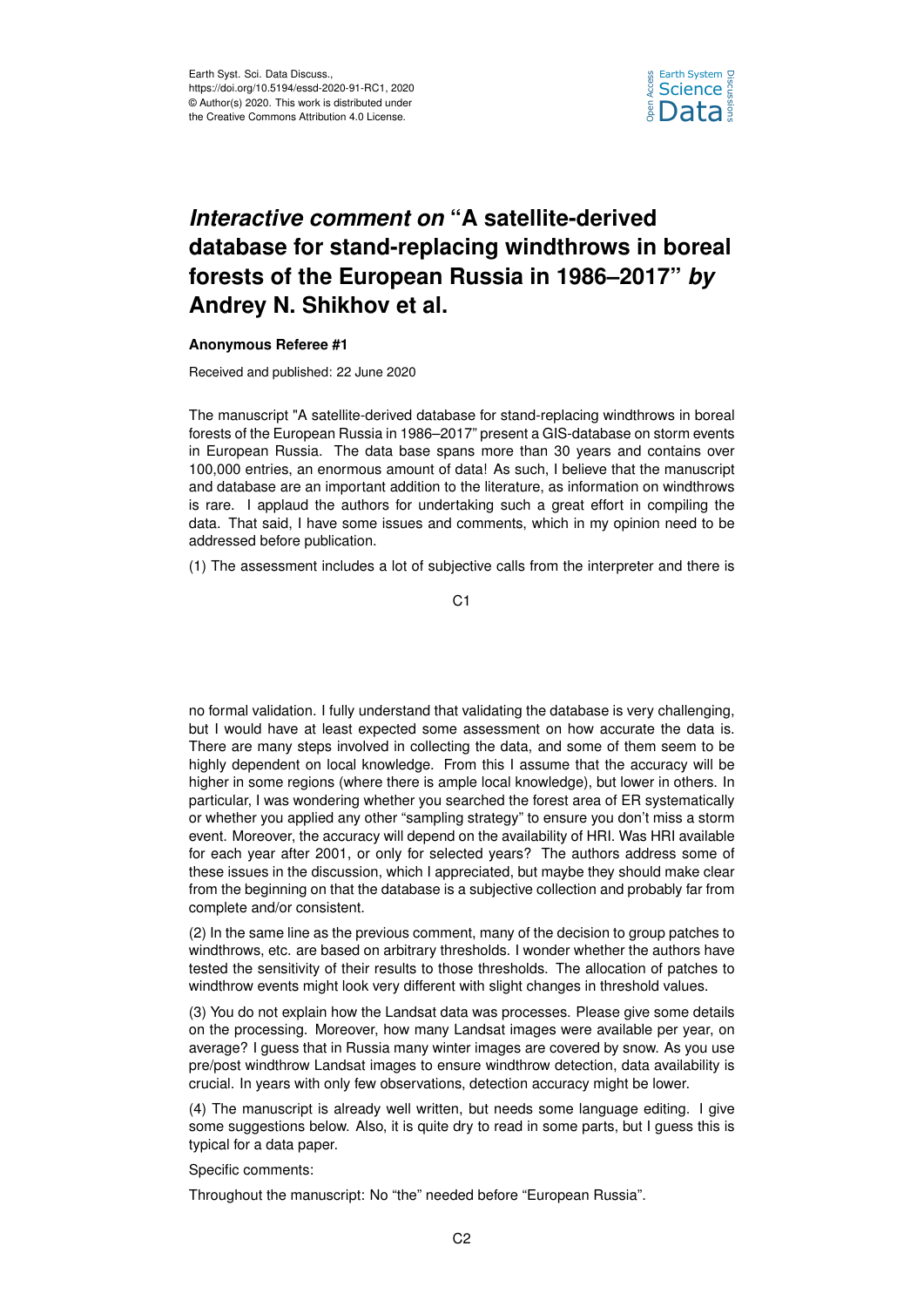L. 17: Sentence starting with "Additional...": Something wrong with the sentence, please revise (e.g., "Additional information, such as . . ., is also provided."

L. 21: Change to "..., which is in contrast to ...".

L. 23: Change to "... can be used by both science and management."

L. 28: "Forests are..." L. 29: "Exposed to..." and replace "and windstorms" to "or windstorms".

L. 37: ". . ., and droughts. . ."

L. 38: Remove "the" before "Western. . ."

L. 41: Change to ". . .like increasing growing stock. . ."

L. 43: Remove "as well".

L. 46: Remove "of" before "wind-related . . ."

L. 56: Remove "substantially"

L. 62: Replace "on the Earth" with "globally"

L. 66: Replace "publication" with "opening"

L. 75: Replace "the archive of Landsat images" with "the Landsat archive"

L. 76: Remove "the" before "public map. . ."

L. 79: Add "the" before "windthrow delineation. . ."

L. 74-82: You rather describe where you do what in the manuscript, which is not of interest at this point. I strongly suggest to revise this paragraph to give a detailed description of what data and which specific attributes you will collect; and what is the rational for collecting those.

L. 88: "study region" not "study regions". It is also not clear to me what the following

 $C<sub>3</sub>$ 

sentence means. Please revise.

L. 93: What is "the large area"? Do you mean a specific area?

L. 100ff: Why is this written in bullet points? I strongly suggest to write the section out as proper text.

L. 101/102: Change to "... forest disturbance at annual temporal resolution."

L. 108: Change to ". . . on forest loss classified into. . ."

L. 122: How do you download images from Google Maps or Bing Maps?

L. 175: This might be a personal flavor, but could you give the areas in hectare or square meters? A value of 0.0018 km2 is hard to image, given all the leading zeros.

Section 4.1.1.: How did you ensure you didn't miss a windthrow? Was there some systematic sampling design applied? How can you be sure there are only 450 windthrows? Did you look any each and every disturbance patch?

L. 195: Revise beginning of the sentence.

L. 200: How was the Landsat data processed? Were any corrections or masking algorithms applied? More information needed.

L. 211: Change "the stand-replacing" to "a stand-replacing"

L. 212: Not sure what is meant by "However, this value may be less if these disturbances hold the substantial part of the image."? Please explain.

L. 230: "A similar threshold value. . ."

L. 230ff: Here for instance I have the feeling that the choice of thresholds is very subjective and depends largely on the interpreter and his/her knowledge. How can we make sure that the data collection is systematic and not biased?

Note: I stopped marking every language issue. Please do a proper language check